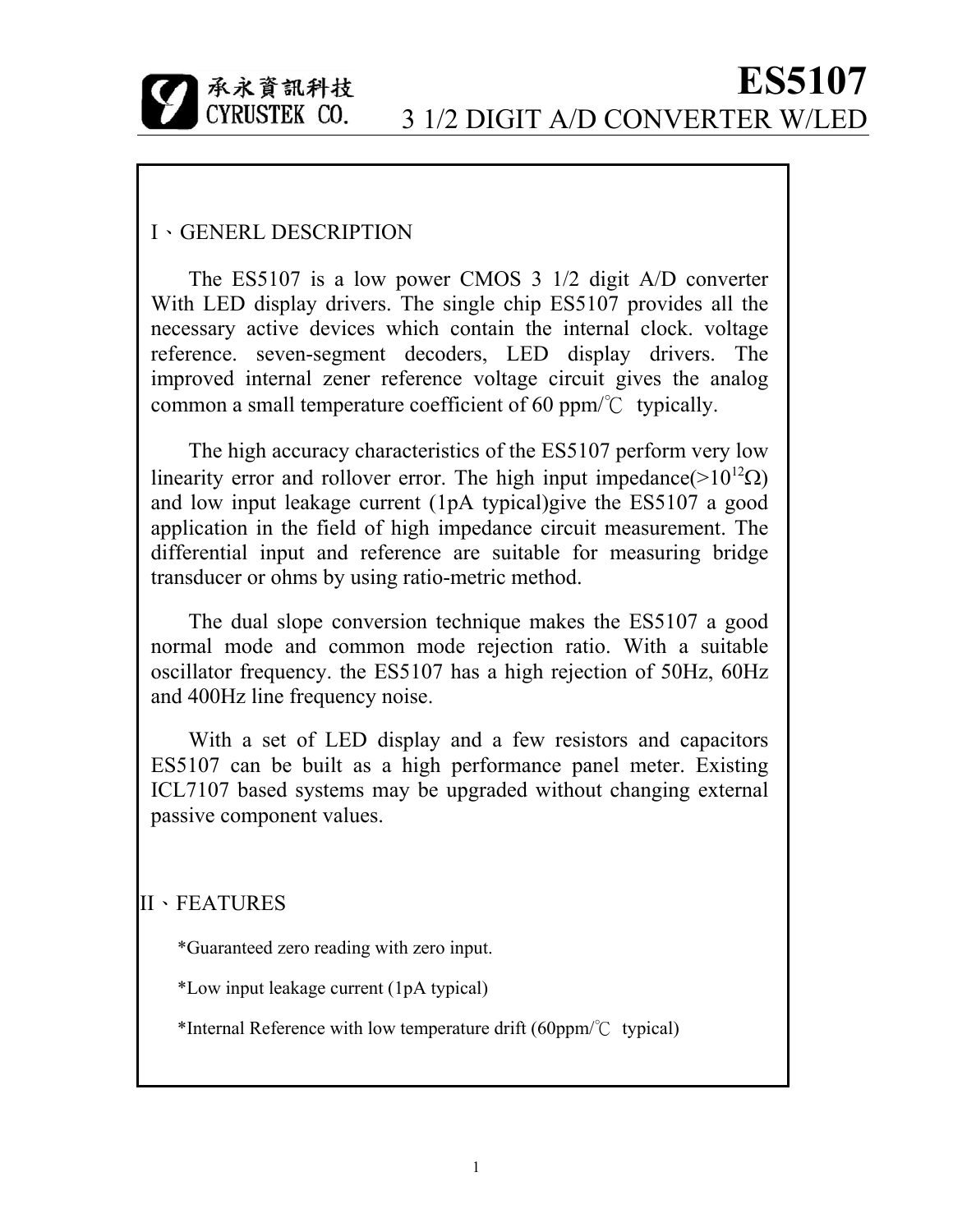

\*Low noise(15µ Vp-p typical)

\*Direct LED display drive-no external components required

\*Differential input and voltage reference

\*Internal clock circuit

III、APPLICATTONS

\*Digital panel meters

\*Digital multimeters

\*Thermometers

\*Capacitance meters

\*pH meters

\*Photometers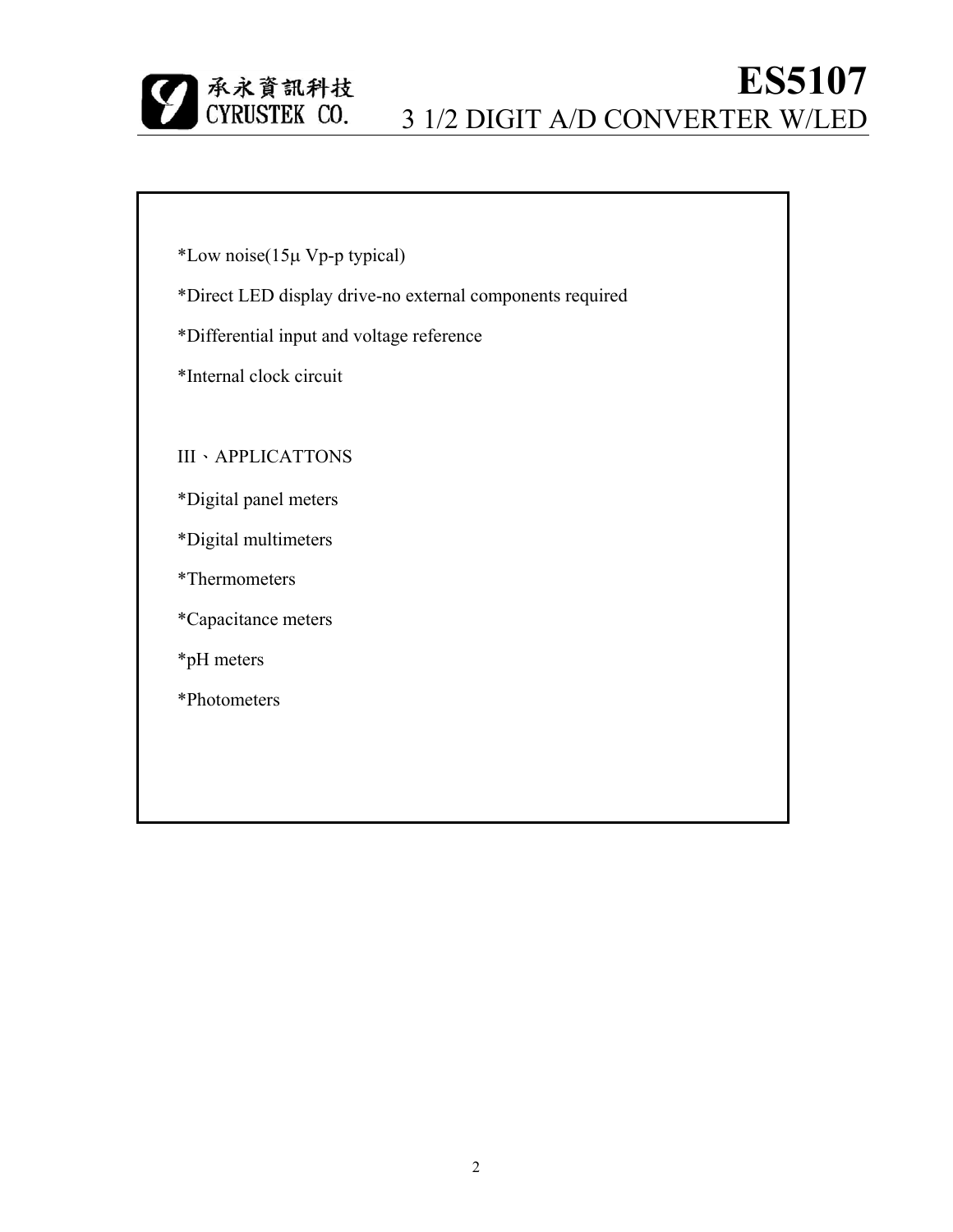| 承永資訊科技<br>| CYRUSTEK CO.

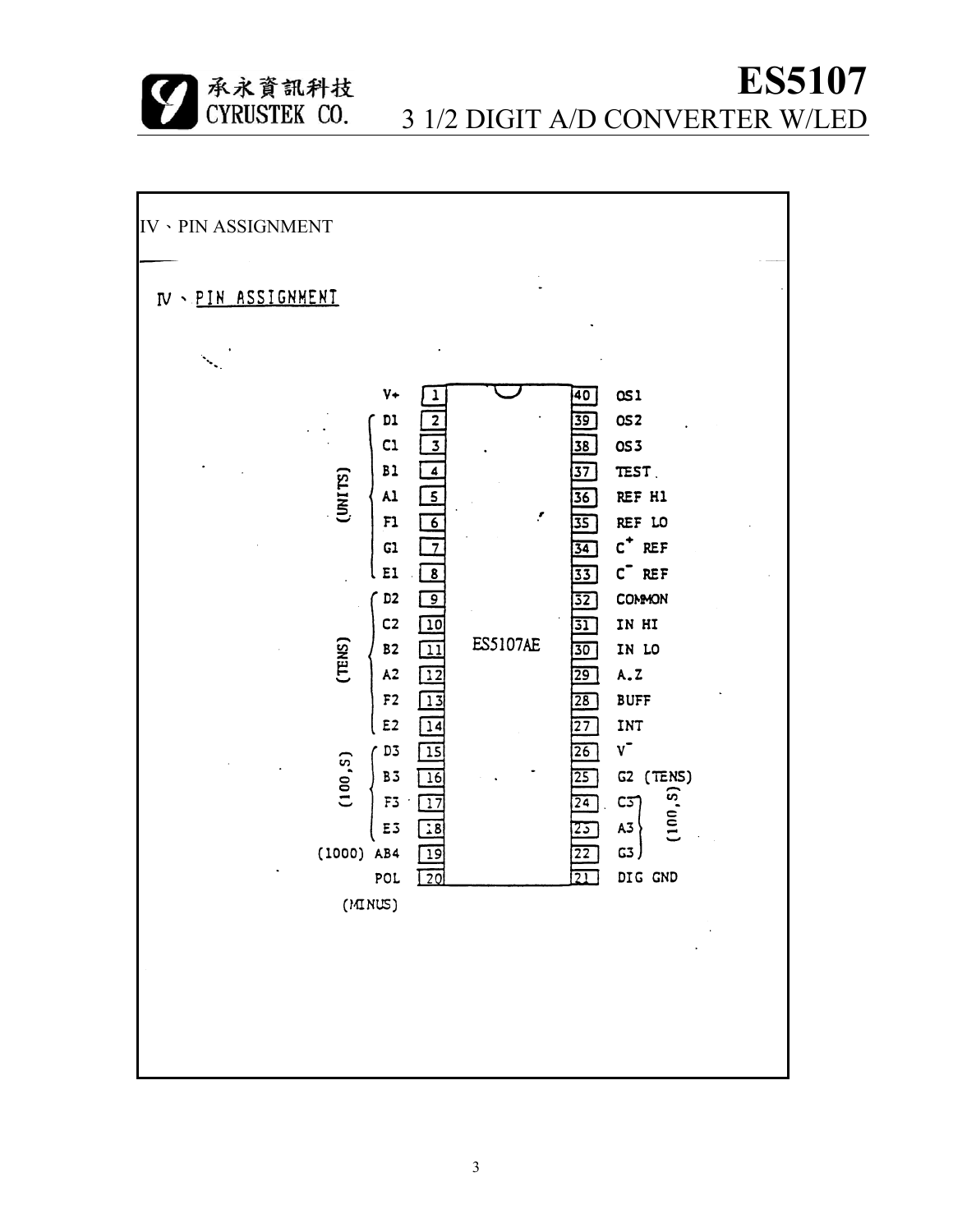|承永資訊科技<br>|CYRUSTEK CO.

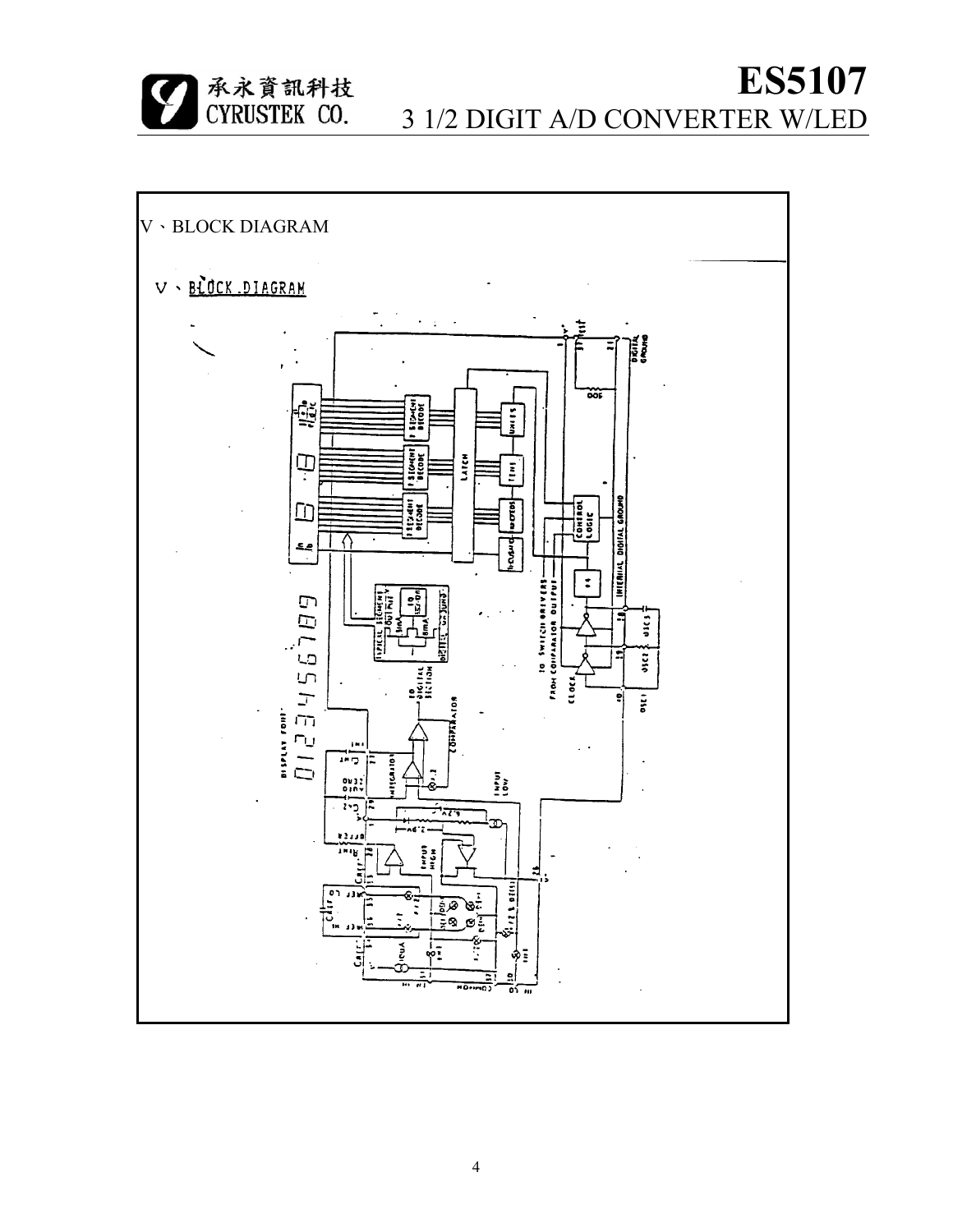

| Characteristic                        | Rating                              |  |  |
|---------------------------------------|-------------------------------------|--|--|
| Supply Voltage V+                     | $+6V$                               |  |  |
| $V -$                                 | $-6V$                               |  |  |
| Analog Input Voltage(either input)    | $V+$ to $V-$                        |  |  |
| Reference Input Voltage(either input) | $V+$ to $V-$                        |  |  |
| Clock Input                           | $GND$ to $V+$                       |  |  |
| Power Dissipation(plastic package)    | 800 mW                              |  |  |
| <b>Operating Temperatuer</b>          | $0^{\circ}$ C to +70 $^{\circ}$ C   |  |  |
| <b>Storage Temperature</b>            | $-65^{\circ}$ C to $+160^{\circ}$ C |  |  |
| Lead Temperature(Soldering, 10 sec)   | $270^{\circ}$ C                     |  |  |
|                                       |                                     |  |  |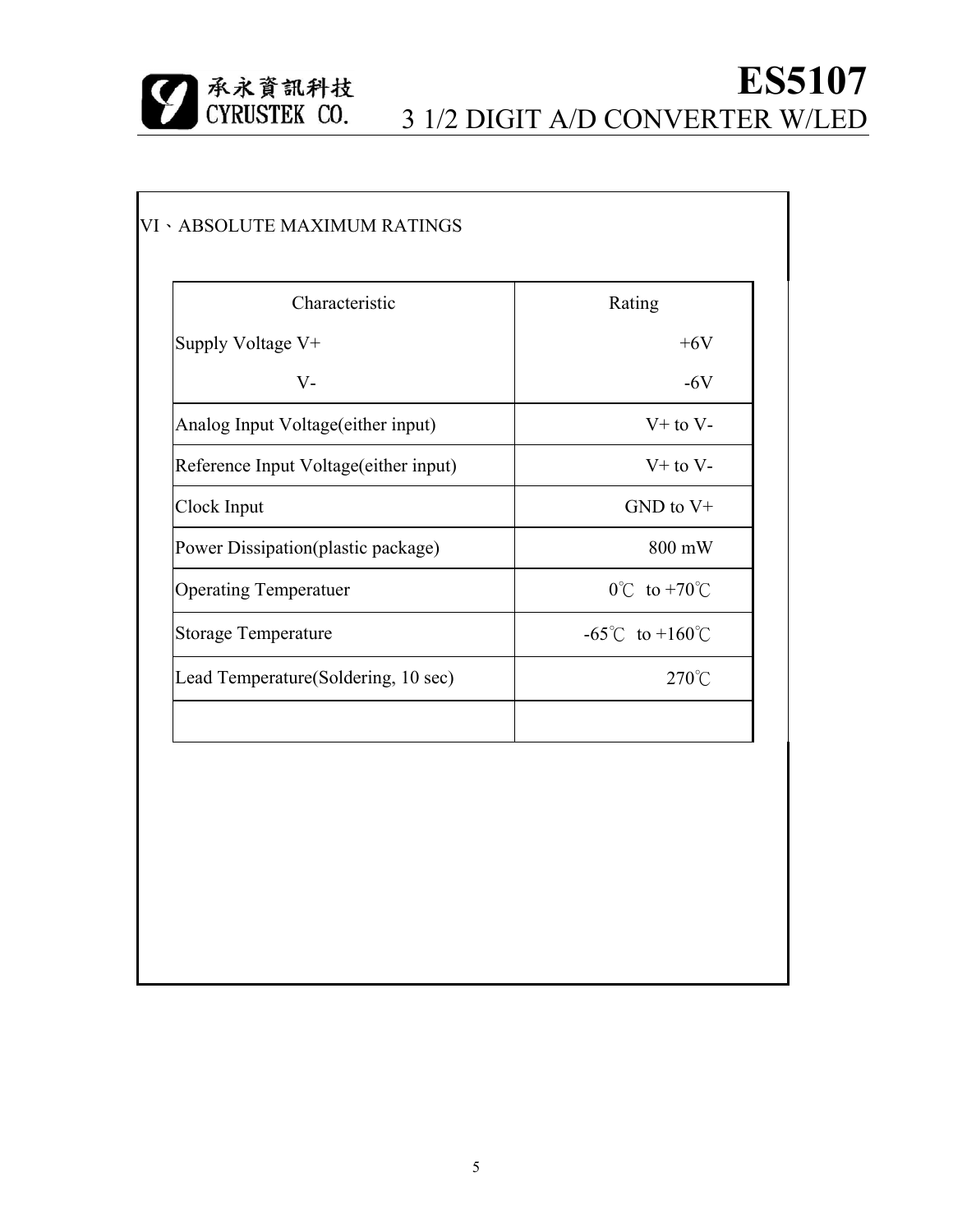

#### VII、ELECTRICAL CHARACTERISTICS

#### At V+ = +5V, V- = -5V, feocx = 48KHz,  $T_A = 25^{\circ}C$

| Characteristic                                                        | <b>Test Conditions</b>                                  | Min                      | Typ.         | Max            | Units                                   |
|-----------------------------------------------------------------------|---------------------------------------------------------|--------------------------|--------------|----------------|-----------------------------------------|
| Zero Input Reading                                                    | $V_{IN} = OV$                                           | $-000.0$                 | $\pm 000.0$  | $+000.0$       | Digital                                 |
|                                                                       | Full Scale = $200mV$                                    |                          |              |                | Reading                                 |
| Ratio-metric                                                          | $V_{IN} = V_{REF}$                                      | 999                      | 999/1000     | 1000           | Digital                                 |
| Reading                                                               | $V_{REF} = 100mV$                                       |                          |              |                | Reading                                 |
| Linearity                                                             | Full Scale = $200mV$<br>or 2V                           | $-1$                     | $\pm 0.2$    | $+1$           | Counts                                  |
| Rollover Error                                                        | $-V_{IN}$ = $+V_{IN}$ $\approx$ 200mV                   | $-1$                     | $\pm 0.2$    | $+1$           | Counts                                  |
| Common Mode<br>Rejection Ratio                                        | $V_{CM} = \pm 1 V, V_{IN} = OV$<br>Full Scale = $200mV$ |                          | 50           |                | $\mu V/V$                               |
| Noise ( $P_K$ - $P_K$ Value not $V_{N}$ = OV<br>exceeded 95% of time) | Full Scale = $200mV$                                    | $\blacksquare$           | 15           |                | $\mu V_{P-P}$                           |
| Input Leakage<br>Current                                              | $V_{IN} = OV$                                           |                          | $\mathbf{1}$ | 10             | pA                                      |
| Analog COMMON                                                         | $25K\Omega$ between                                     | 2.8                      | 3.0          | 3.2            | V                                       |
| Voltage                                                               | Common and V+                                           |                          |              |                |                                         |
| Analog COMMON                                                         | $25K\Omega$ between                                     | $\overline{\phantom{a}}$ | 60           | 75             | ppm/°C                                  |
| Temperature                                                           | Common and V+                                           |                          |              |                |                                         |
| Coefficient                                                           | $O^{\circ}C \leq T_A \leq 70^{\circ}C$                  |                          |              |                |                                         |
| Scale Factor                                                          | $V_{IN}$ = 199mV                                        |                          | 60           | 75             | $ppm$ <sup><math>\degree</math></sup> C |
| Temperature                                                           | $O^{\circ}C \leq T_A \leq 70^{\circ}C$ Ext.             |                          |              |                |                                         |
| Coefficient                                                           | Ref. Oppm/°C                                            |                          |              |                |                                         |
| Zero Reading                                                          | $V_{IN} = OV$                                           |                          | 0.2          | $\mathbf{1}$   | $\mu V$ /°C                             |
| Drift                                                                 | $O^{\circ}C \leq T_A \leq 70^{\circ}C$                  |                          |              |                |                                         |
| <b>Segment Sinking</b>                                                | $V_0 = 5V$                                              | 5                        | 8            | $\blacksquare$ | mA                                      |
| Current                                                               | <b>Segment Voltage</b>                                  | 10                       | 16           |                | mA                                      |
| (except Pin 19)                                                       | $= 3V$                                                  |                          |              |                |                                         |
| (include Pin 19)                                                      |                                                         |                          |              |                |                                         |
| V+ Supply Current<br>(not include LED<br>current)                     | $V_{IN} = OV$                                           |                          | 0.5          | 0.65           | mA                                      |
| V- Supply Current                                                     |                                                         |                          | 0.5          | 0.65           | mA                                      |
|                                                                       |                                                         |                          |              |                |                                         |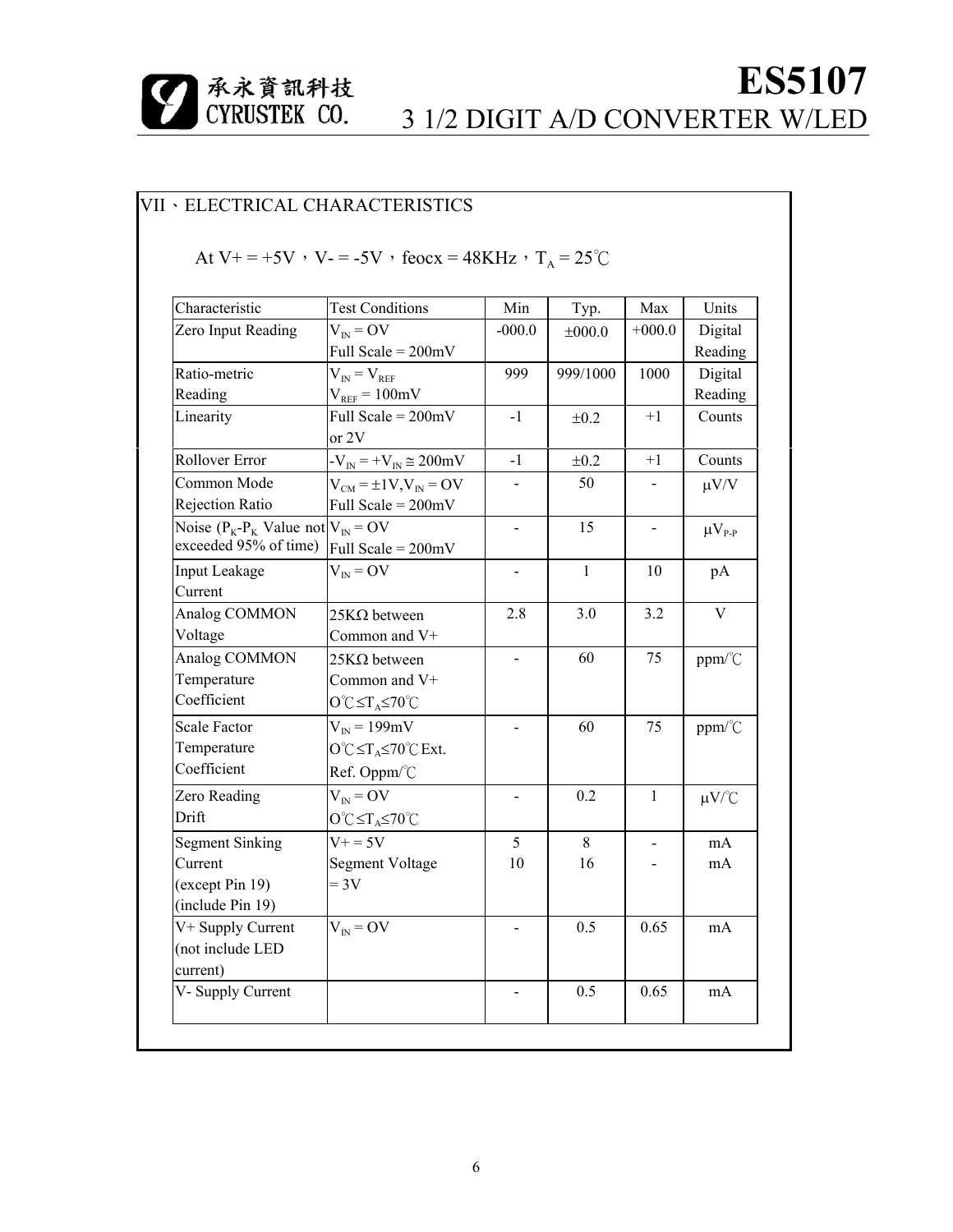承永資訊科技<br>CYRUSTEK CO.

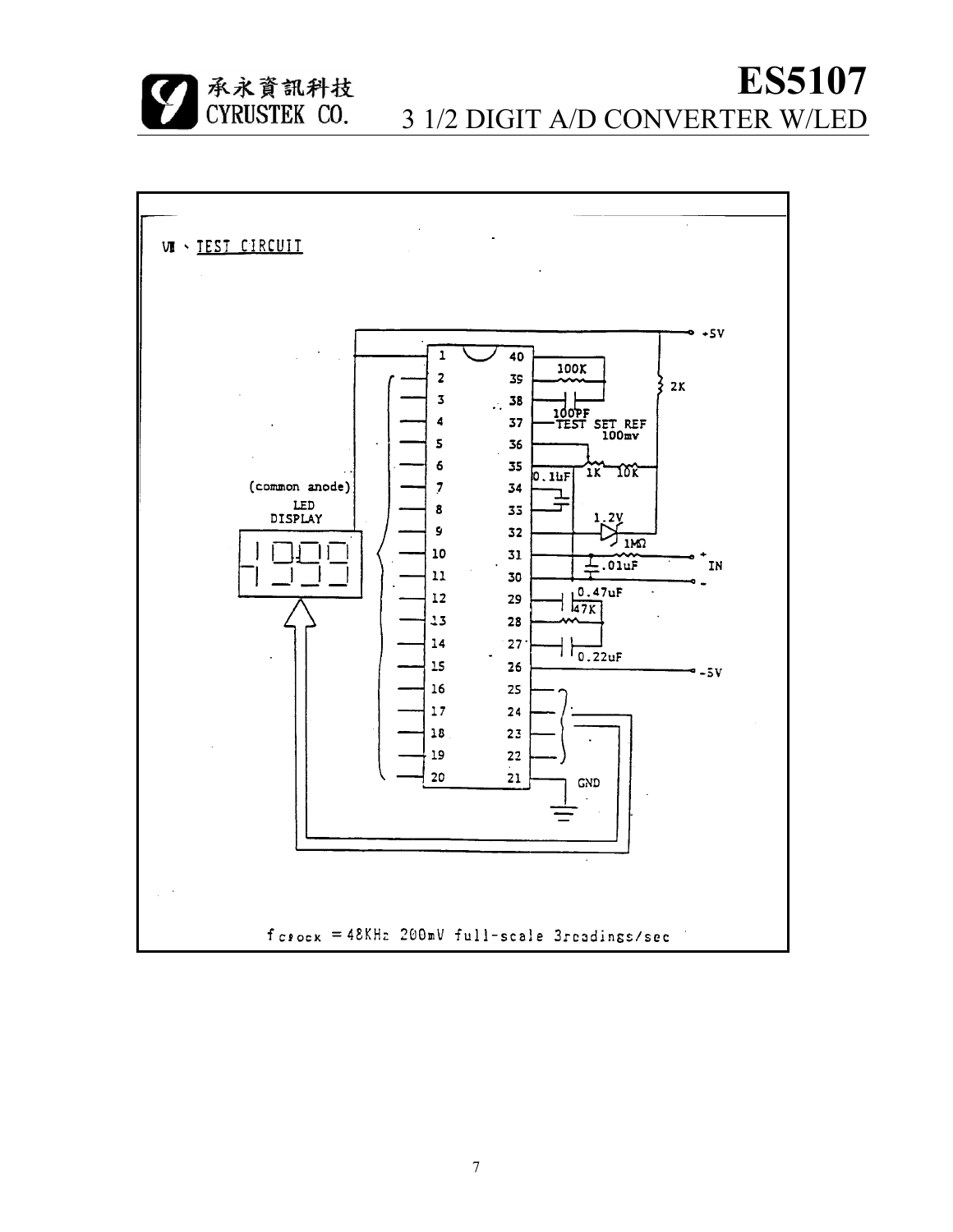# **D**、**APPLICATION CIRCUITS**

|承永資訊科技<br>|CYRUSTEK CO.

A、Internal Reference:The analog COMMON voltage is used as reference voltage. Values here are for 2.0000V full-scale.

```
IX - APPLICATION CIRCUITS
A VInternal Reference: The analog CONMON voltage is used as
  reference voltage. Values here are for 2.000V full-scale.
```
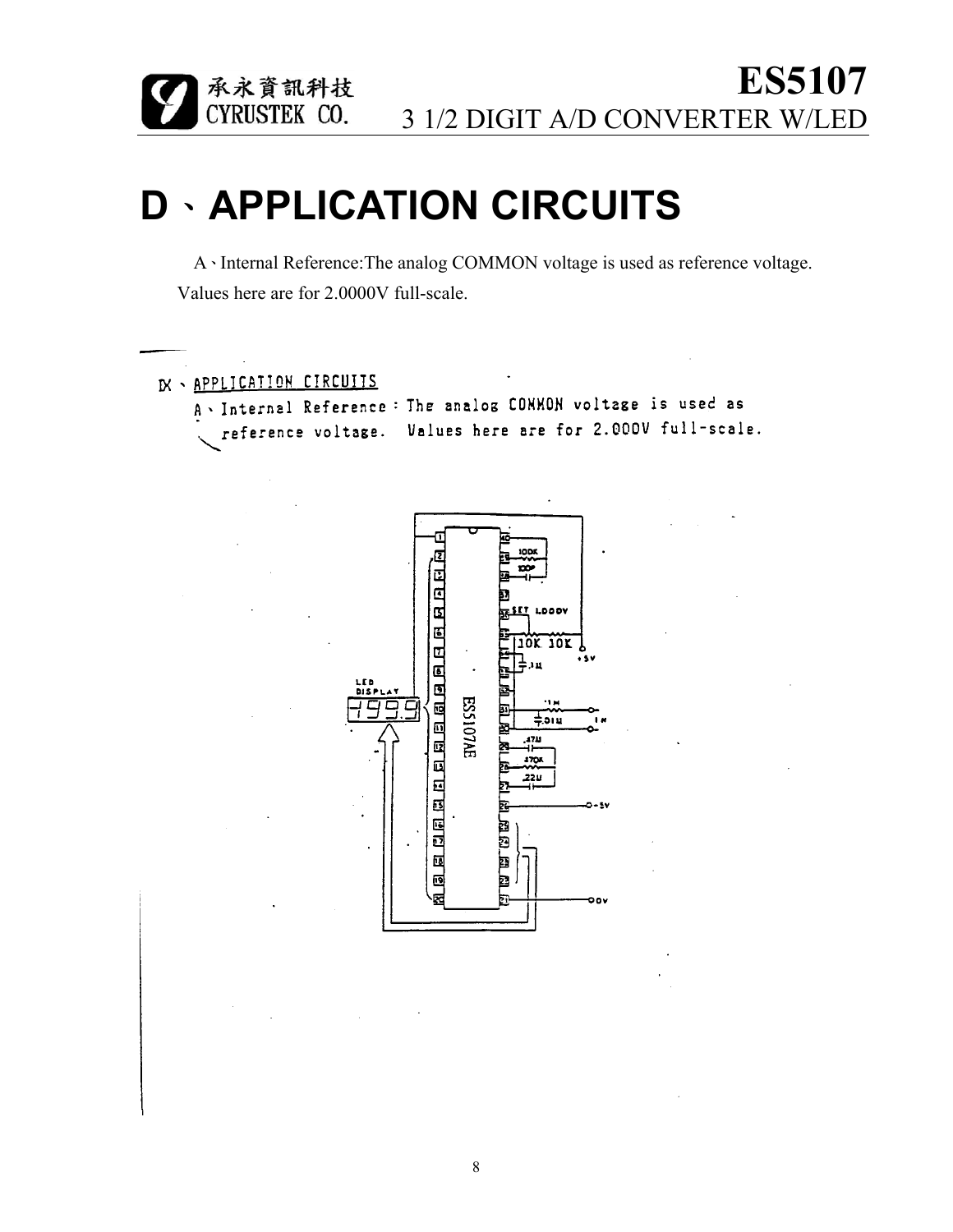

B、External Band-Gap Reference: A band-gap reference of 1.2V type is used to set up a high temperature stability voltage reference.B > External Band-Gap Reference : A -band-gap reference of 1.2V type is used to set up a high temperature stability voltage reference. Œ 6.0.6.6.6.6.6.6.6.6.6.6.6.6.6.6. **JOG.OIR** 105 **TAINET** iddo ESS107AE ⊉ום, 4711 .22ม שונו שוטו ᅊ 200.0mV full-scale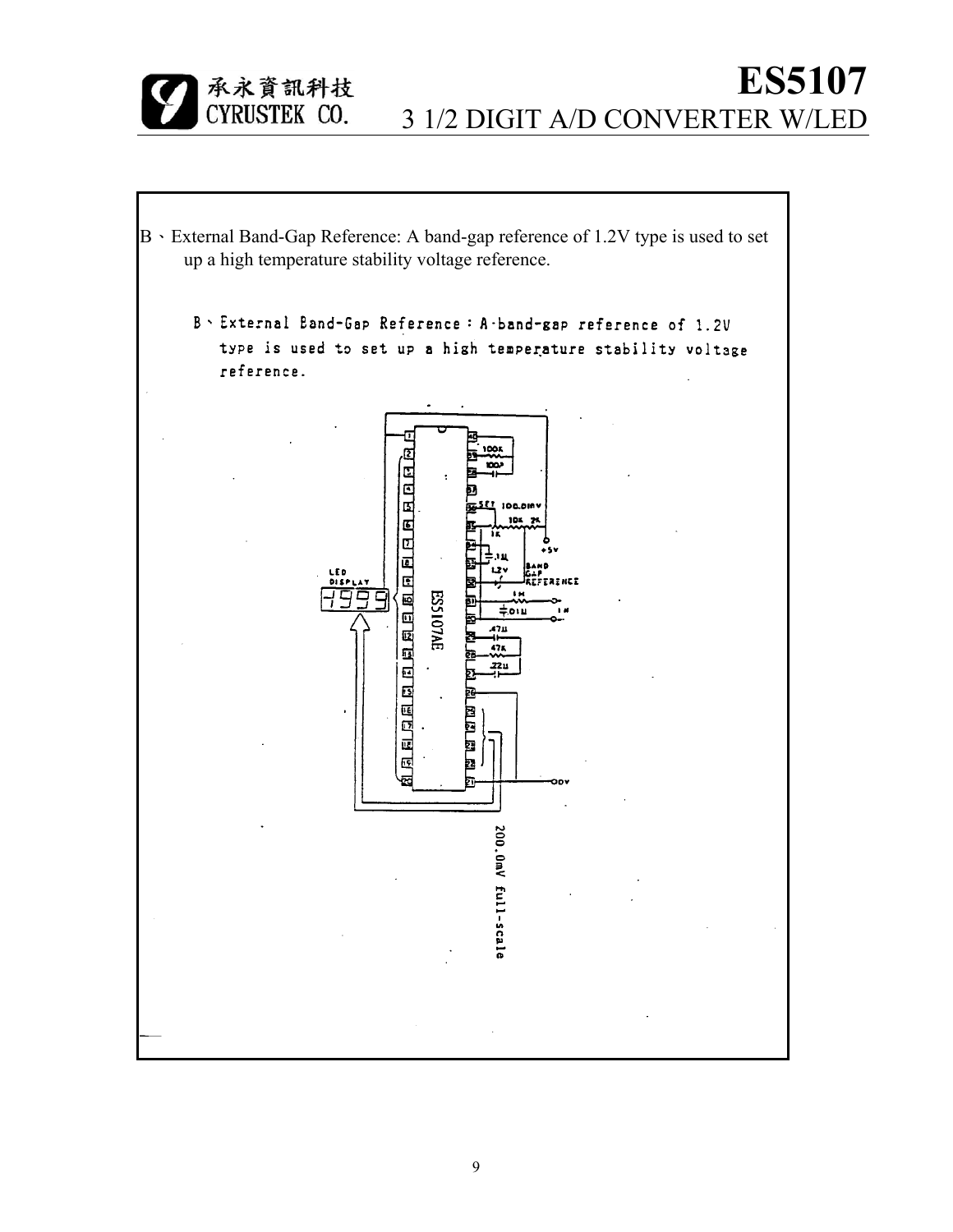

C . Zener Diode Reference : A low TC zener diode is used to set up the low temperature drift reference voltage.

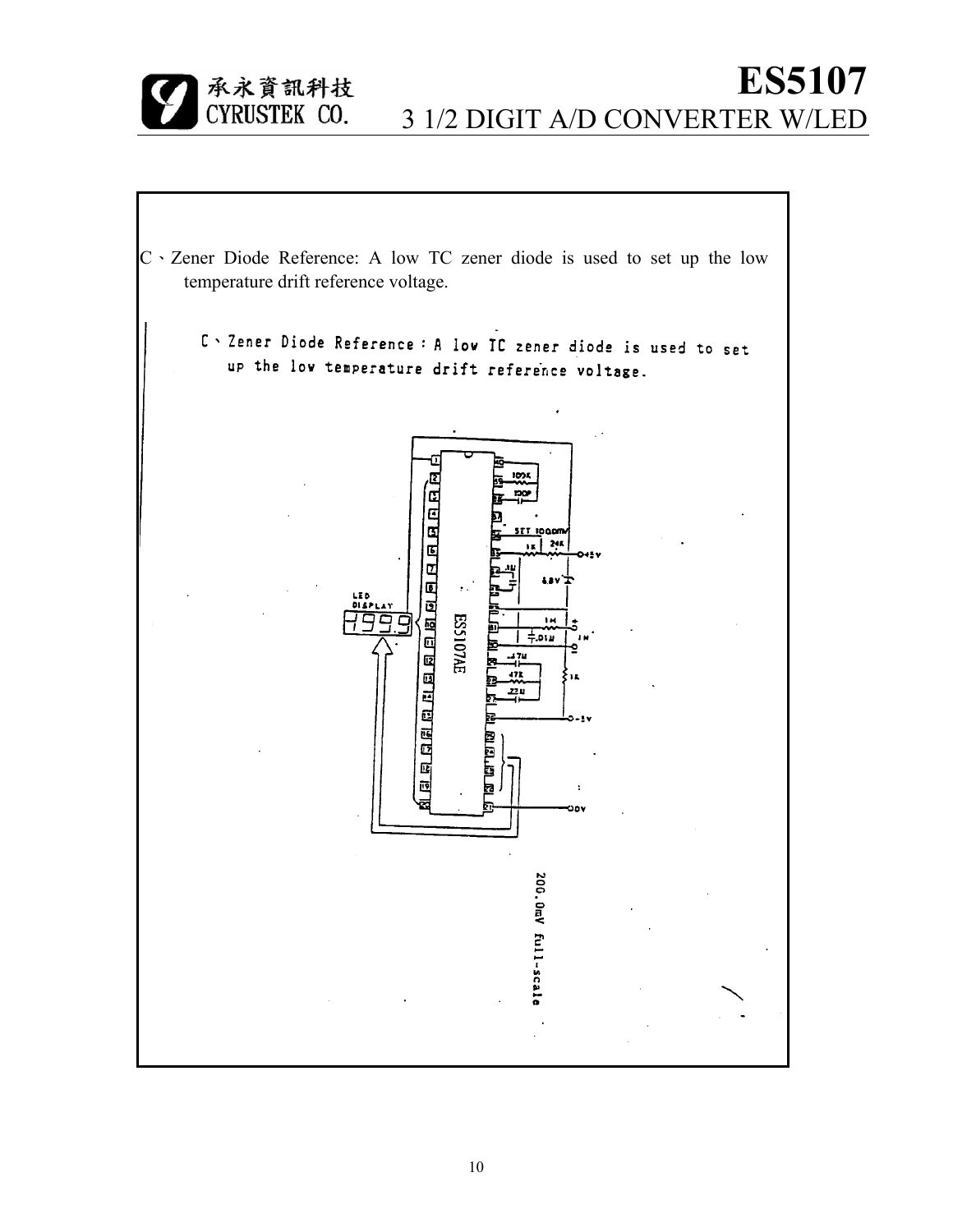

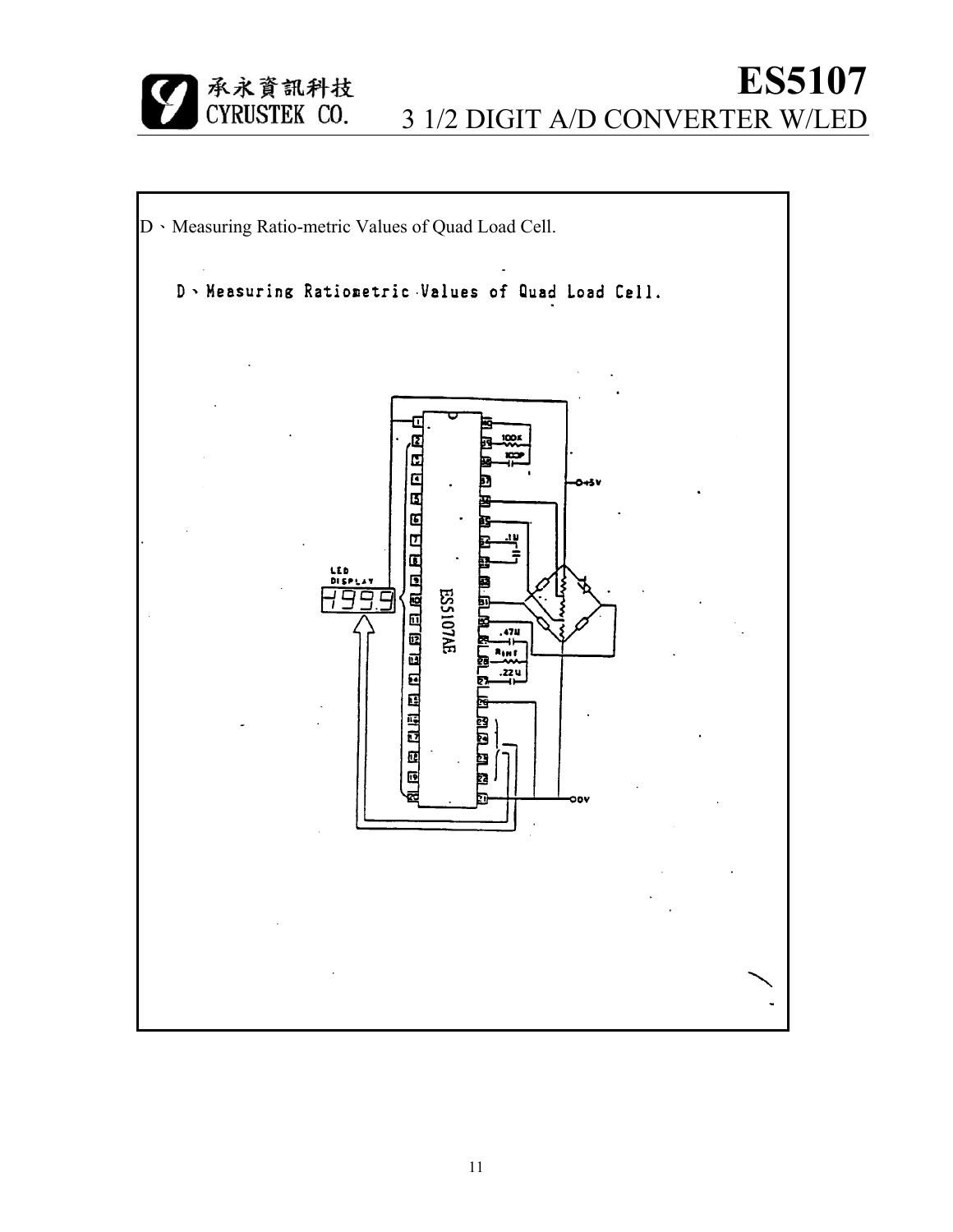**ES5107**

3 1/2 DIGIT A/D CONVERTER W/LED



承永資訊科技<br>CYRUSTEK CO.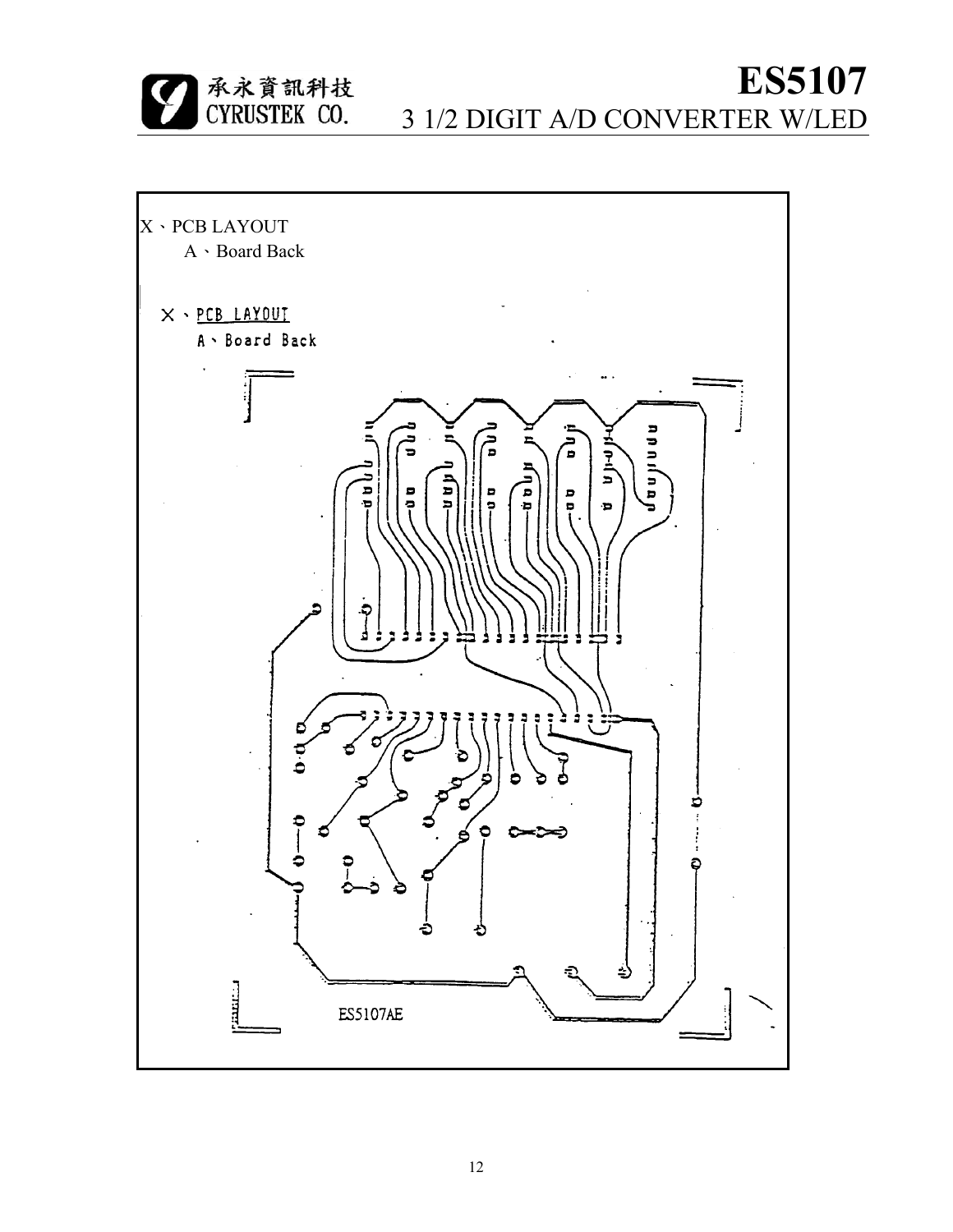

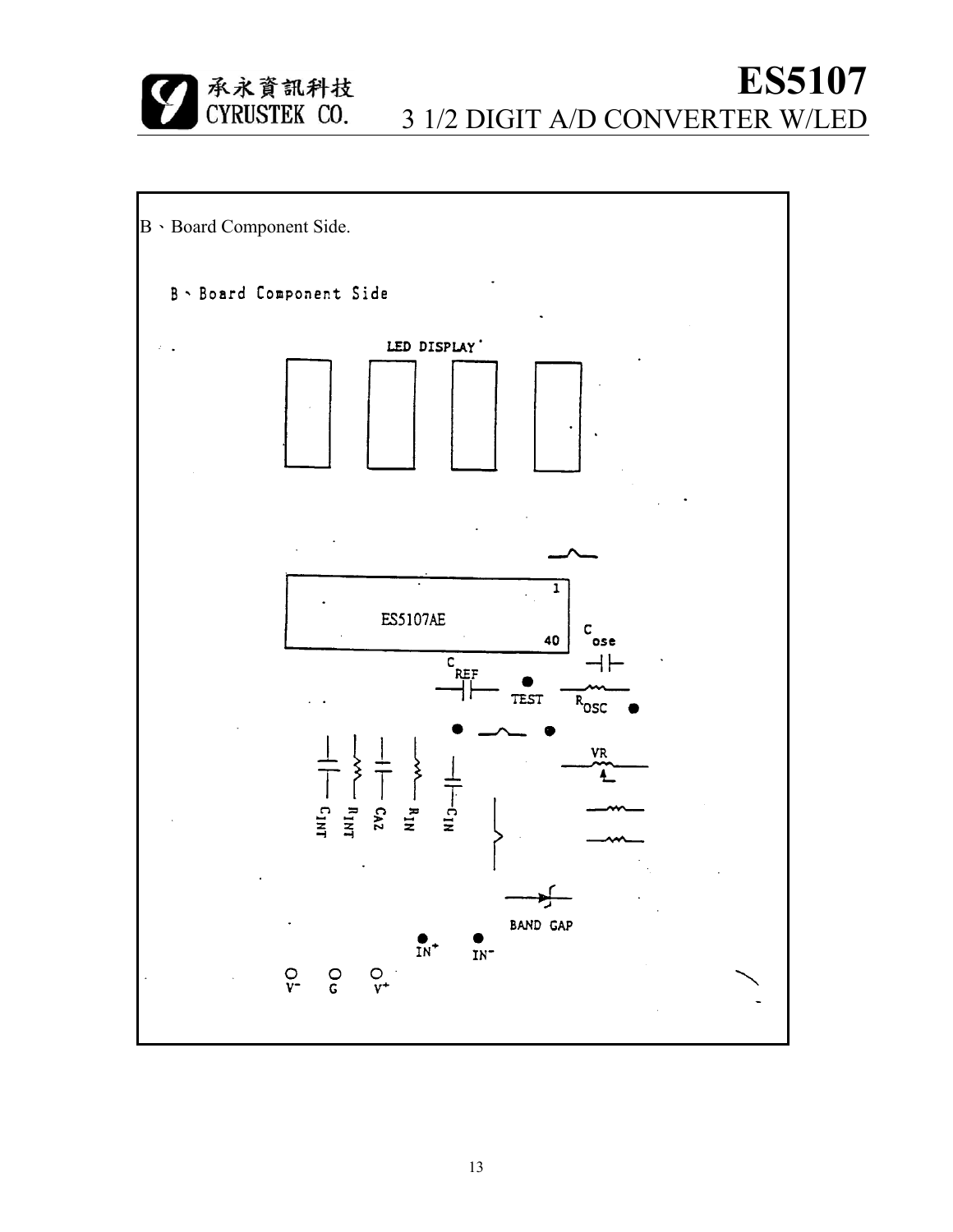

#### XI、NOTES FOR APPLICATION

#### A、Analog COMMON

The COMMON pin is used to set the common-mode voltage for the system in which the input signals are floating with respect to the power supply of the ES5107. In all most of the applications, IN LO, REF LO and COMMON Pins are tied to the same point, so that the common mode voltage can be removed from the reference system and the converter. In some applications, IN LO may not at the same point with COMMON and thus a common mode voltage exists in the system the high CMRR(86dB typical )of the ES5107 can take care of this common mode voltage. Nevertheless, it should be care to prevent the output of the integrator from saturation.

The COMMON pin is also used as a voltage reference. It sets a voltage, which is around 2.9 volts more negative than the positive supply. The COMMON voltage of ES5107 has a 0.001%/% voltage coefficient and a low output impedance of  $15Ω$  typical.

The analog COMMON is tied internally to an N channel FET capable of sinking 30mA. This FET will hold the COMMON voltage at 2.9 volts when an external load attempt to pull the COMMON voltage toward the positive supply.

The source current of COMMON is only 10µA, so it is easy to pull COMMON voltage to a more negative voltage with respect to the positive supply.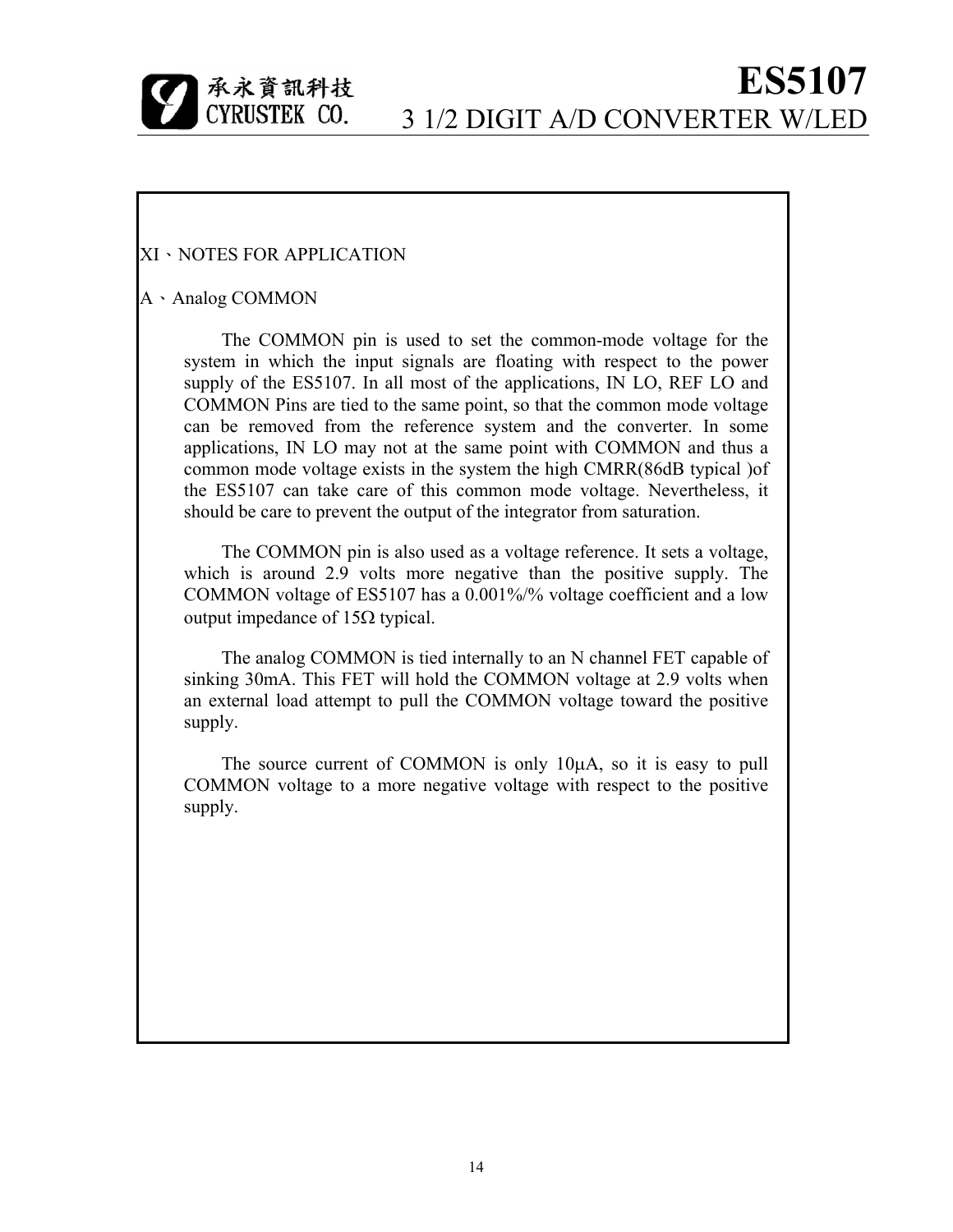承永資訊科技 CYRUSTEK CO.

When the total supply voltage is large enough to cause the zener to regulate( $>7V$ ), the COMMON voltage will have a low temperature coefficient typically less than 60 ppm/℃

This voltage can be used to generate the ES5107 reference voltage and an external voltage reference will be unnecessary in most cases.

B、Reference Voltage

For a 1000 counts reading. the input signal must be equal to the reference voltage. So for a 2000 counts full scale reading, it requires the input signal be twice the reference voltage. Thus for the 200.0mV and 2.000V full scale, the reference voltage should equal 100.0mV and 1.000V

In some applications the full-scale input voltage may be other than 200mV or 2V but 600mV, for example. The reference voltage should be set to 300mV and the input signal can be used directly without being divided.

The differential reference can be used during the measurement of resistor by the ratio-metric method and when a digital reading of zero is desired for VIN≠0.A compensating offset voltage can be applied between COMMON and IN LO and the voltage of being measured is connected bet ween COMMON and IN HI.

C、System Timing

The oscillator frequency is divided by four prior to clocking the internal decade counters. The signal integrate takes a fixed 1000 counts time period which is equal to 4000 clock pulses.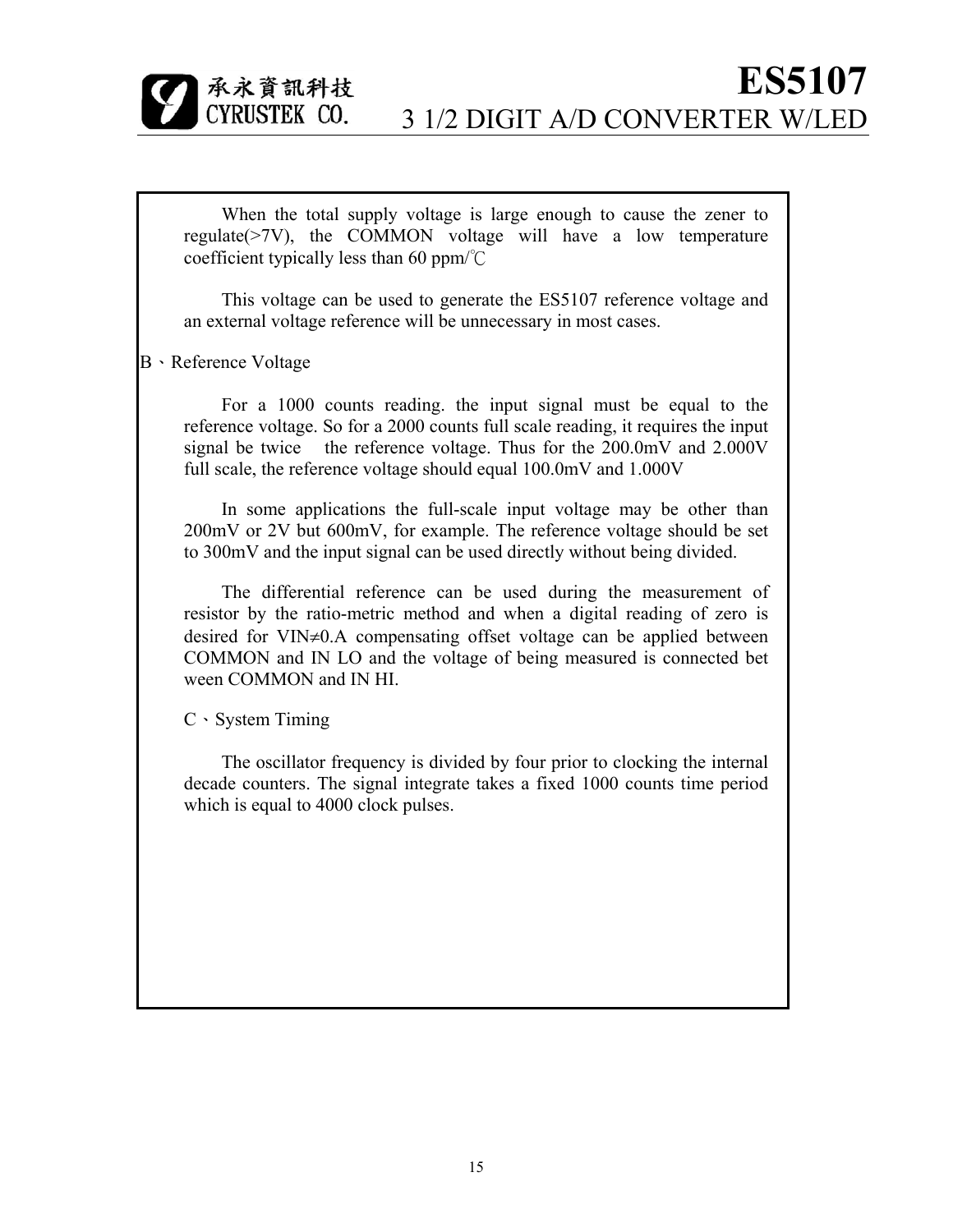

To make a maximum rejection of line frequency (60 HZ or 50HZ) noise pickcup, the signal integrate period should be a multiple of the line frequency period. For 60Hz noise rejection, oscillator frequencies of 120KHz, 80Khz, 60KHz, 48KHz, 40KHz etc. should be selected. For 50Hz rejection, oscillator frequencies of 100KKz , 40KHz, etc. would be suitable.

For all ranges of frequency Rosc should be 100KΩ Cosc is selected from the approximate equation  $f=0.45/RC$  For  $48KHz$  clock (3 readings/second), Cosc = 100pF.

D、Integrating Resistor

The input buffer amplifier and integrator both have a class A output stage with 100 $\mu$ A of quiescent current and can supply 20 $\mu$ A drive currents with negligible linearity errors. The integrating resistor should be chosen to remain in the output stage linear drive region. It should be noticed that the integrating resistor should not be so large such that the leakage currents of printed circuit board will induce errors. For a 200mV full-scale the recommended integrating resistor value is 47KΩ and for 2V full scale is 470KΩ.

E、Integrating Capacitor

The integrating capacitor should be selected to maximize integrator output voltage swing without causing output saturation. If the analog COMMON is used as voltage reference a ±2V full-scale integrator output swing is satisfactory For 3 readings/second)48Khz clock)a  $0.22\mu$ F value of C<sub>INT</sub> is suggested. When different oscillator frequencies are used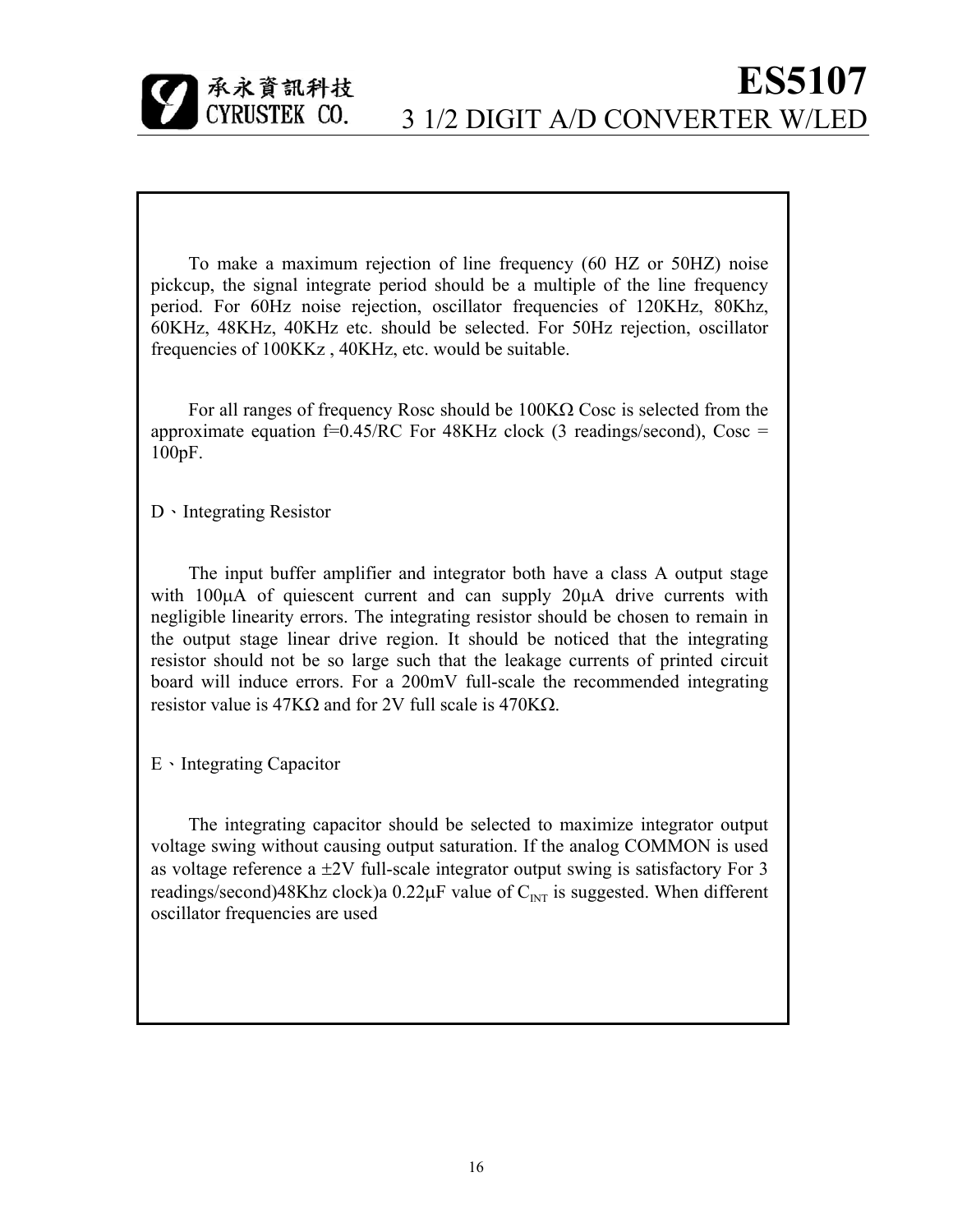

 $C_{\text{INT}}$  must be changed in inverse proportion to maintain the nominal  $\pm 2V$ integrator swing.

The integrating capacitor should have low dielectric absorption to minimize roll-over error. An inexpensive polypropylene capacitor will work well.

F、Auto-Zero Capacitor

The auto-zero capacitor size has some influence on system noise. A 0.47µF capacitor is recommended for 200mV full scale where noise is very important. A  $0.047\mu$ F capacitor is adequate for 2V full scale applications. A mylar type dielectric capacitor is adequate.

G、Reference Voltage Capacitor

When IN LO is tied to analog COMMON, a  $0.1 \mu$ F capacitor is adequate to be the reference capacitor. If a large common mode voltage exists and the application require a 200mV full scale a larger value is required to prevent roll over error A1.0µF capacitor will hold the roll-over error to 0.5 count.

H、Test

The TEST pin is tied to the internal negative logic supply through a  $500\Omega$ resistor. When TEST is pulled high all segments will be turned on and the display should read -1888.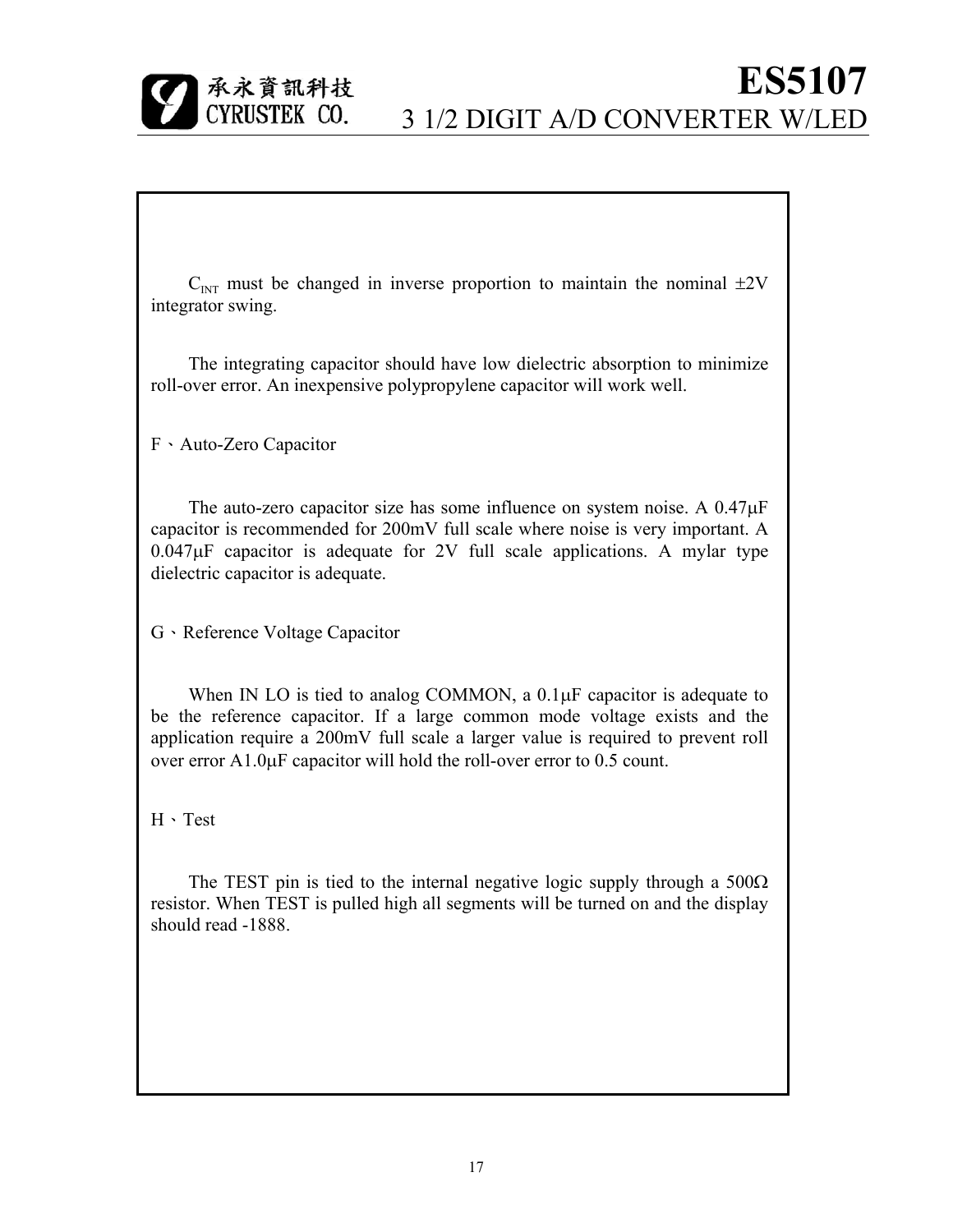



18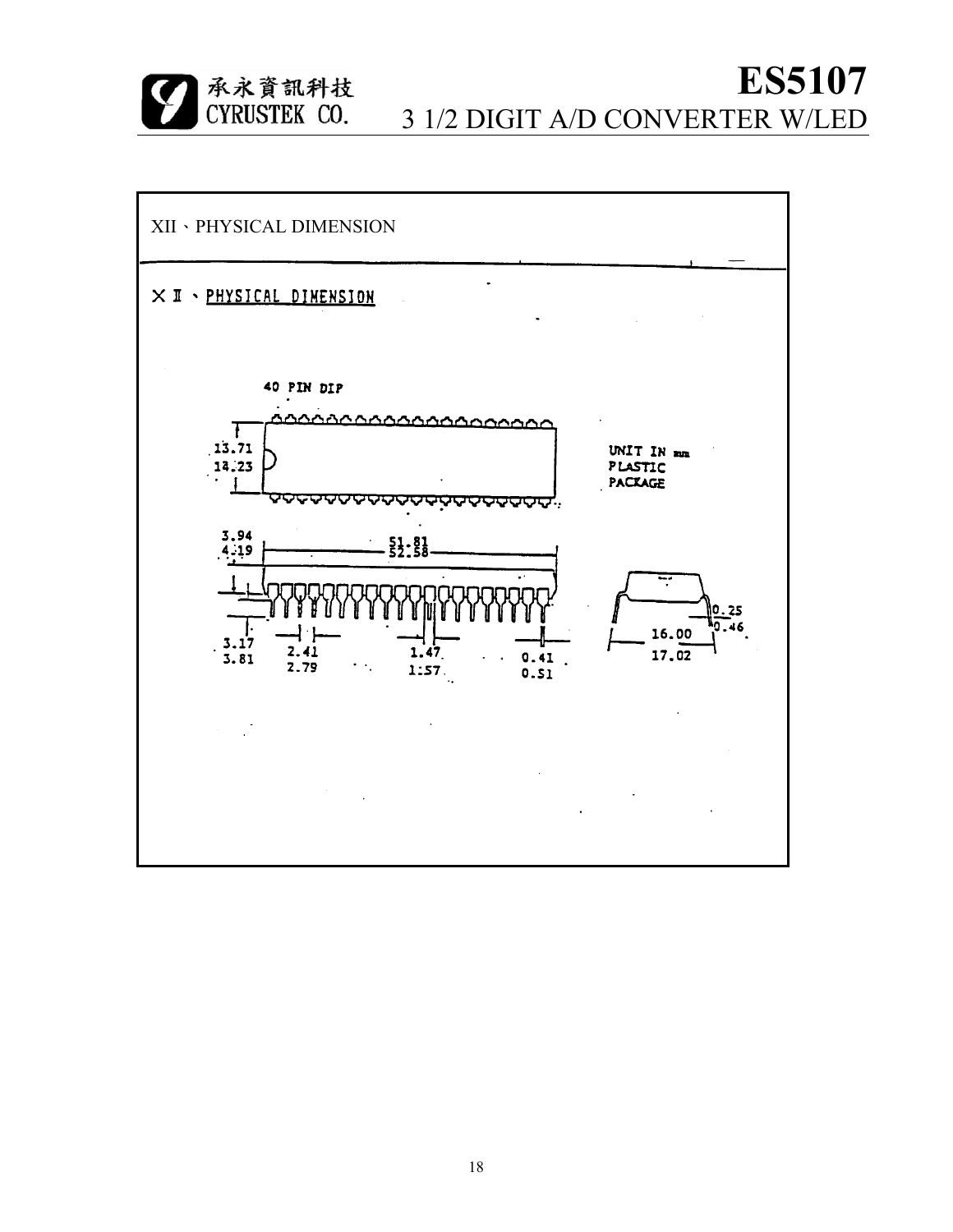承永資訊科技 CYRUSTEK CO.